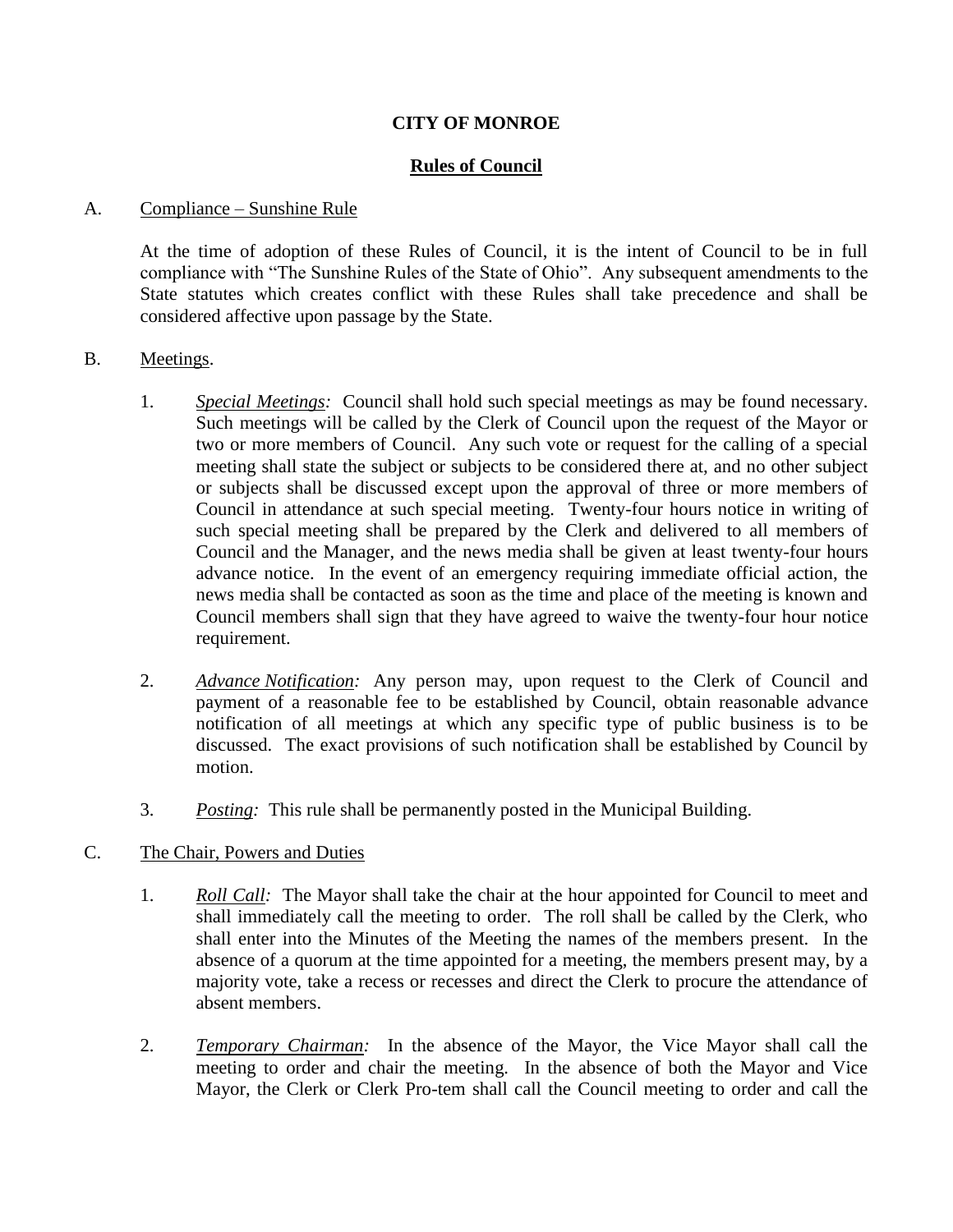roll. If a quorum is found to be present, Council shall proceed to elect, by a majority vote, a temporary chairman for the meeting.

- 3. *Appeals from Decision of the Chair:* The Chair shall preserve decorum and decide all questions of order subject to appeal to Council. In case of an appeal from a ruling of the Chair, the question shall be: "Shall the decision of the Chair stand as the decision of Council?" If a member transgresses the Rules of Council, the Chair shall call him to order, in which case he shall relinquish the floor, unless permitted to explain.
- 4. *Votes:* All questions shall be stated by the Chair. In case of a roll call vote, the roll call shall be taken by the Clerk. Upon completion of the roll call, the Clerk shall announce the results by stating the total in favor of the question and the total opposed to the question. The result of viva voce votes shall be declared by the Chair without reference to the Clerk. Where the results of a viva voce vote is in doubt, the Chair may, and on the demand of any member shall, call for a roll call vote. It shall not be in order for members to explain their votes during the call of the roll.
- 5. *Presiding Officer Leaving Chair:* The presiding officer at a meeting may call any other member to take his place in the Chair, but the substitution shall not extend beyond adjournment. By presiding officer is meant either Mayor, Vice Mayor, or a temporary chairman.

# D. Members, Duties and Privileges

- 1. *Seating Arrangement:* Seats in the Council Chamber shall be arranged at the discretion of the Mayor.
- 2. *Addressing the Chair:* Members, when about to speak to a question or make a motion, shall address the Chair as "Mayor", who shall pronounce the name of the member entitled to the floor. Members addressing Council shall confine themselves to the question under debate and avoid personalities.
- 3. *Limitation on Debate:* No member shall be allowed to speak more than once upon any one subject until every member choosing to speak shall have spoken, nor more than twice upon the same subject, nor for a longer time than three minutes each, without leave of Council as expressed by a majority vote of the members present.
- 4. *Voting:* Council shall vote in rotation, (starting with a different member for each vote) each member voting by use of the word "yea" or "nay" or "yes" or "no". Any member who abstains from voting shall be deemed to have voted with the majority on the issue at hand, unless said member was prohibited from voting by the provisions of the Ohio Revised Code, Section 733.78, or was compelled to abstain by circumstances which in his opinion and the opinion of the remaining members of Council give rise to a conflict of interest.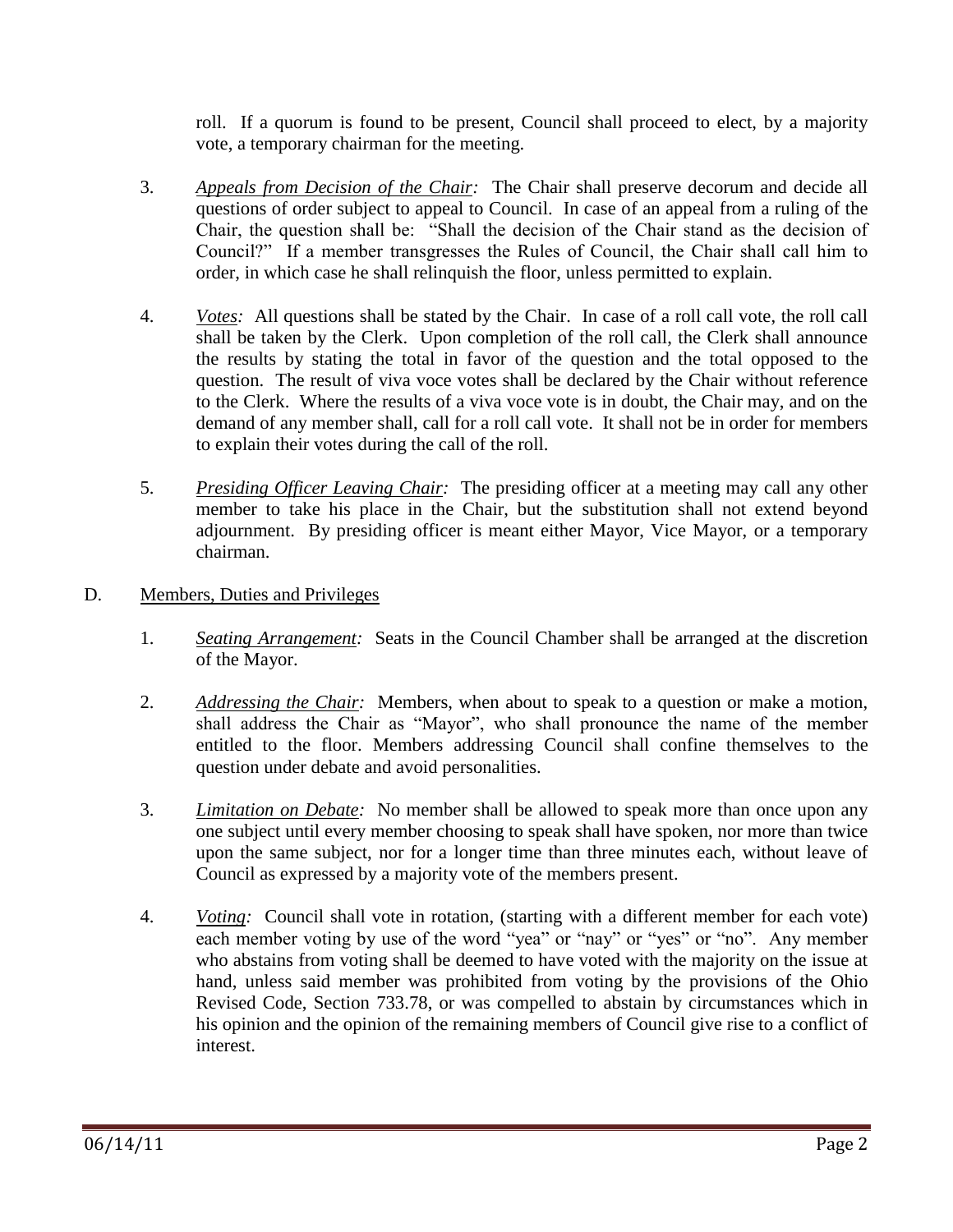- 5. *Division of a Question:* On demand of any member, a question under consideration which covers two or more points, shall be divided where the question admits of such division.
- 6. *Personal Privilege:* The right of a member to address the Council on a question of personal privilege shall be limited to cases in which his integrity, character, or motives are assailed, questioned, or impugned.
- 7. *Dissents and Protests:* Any member shall have the liberty to dissent from or protest against any Council ordinance, resolution, or decision and have the reason or reasons thereof entered upon the journal. Such dissent may be made in writing, in respectful language, and presented to Council not later than the next regular meeting following that of the passage of such ordinance, resolution or decision.
- 8. *Demand for Roll Call:* Any member may demand a roll call vote upon any question before Council at any time before the decision on said question is announced by the Chair.
- 9. *Excusal from Attendance:* Members who will be absent from a Council meeting shall notify the Mayor, Clerk of Council or Manager of such absence as soon as possible prior to such meeting. (Reference Section 4.06 of the Charter of Monroe) Absences reported shall be brought before Council for approval and inclusion in Council minutes.
- 10. *Excusal During Meeting:* No member shall be excused while Council is in session except upon permission of the Chair.
- E. Order of Business
	- 1. Upon motion of any Council member, the order of business at any meeting may be altered by affirmative vote of a majority of the members present. The Clerk shall prepare the Meeting Agenda and make available to each Council member and the Manager, copies thereof, along with copies of items of business filed by Council members, ordinances, resolutions, petitions, correspondence, reports, or any other item placed on the meeting agenda. These packets will be made available to each member not later than 24 hours prior to said meeting. Deadline for filing of agenda items shall be no later than 12:00 noon on the Friday prior to the meeting, unless otherwise approved. Copies of the Agenda will be available in the Council Chambers for the use of visitors. The order of business at meetings of Council shall be in accordance with the Agenda as follows:
		- a) Roll Call to determine presence of a quorum and excused absence of those not in attendance.
		- b) Approve Minutes of Prior Meetings. Reading of minutes of the previous Council meeting may be dispensed with if each Council member has been provided with a copy of the minutes at least 24 hours prior to the meeting. Otherwise, the minutes of the previous Council meeting shall be read by the Clerk.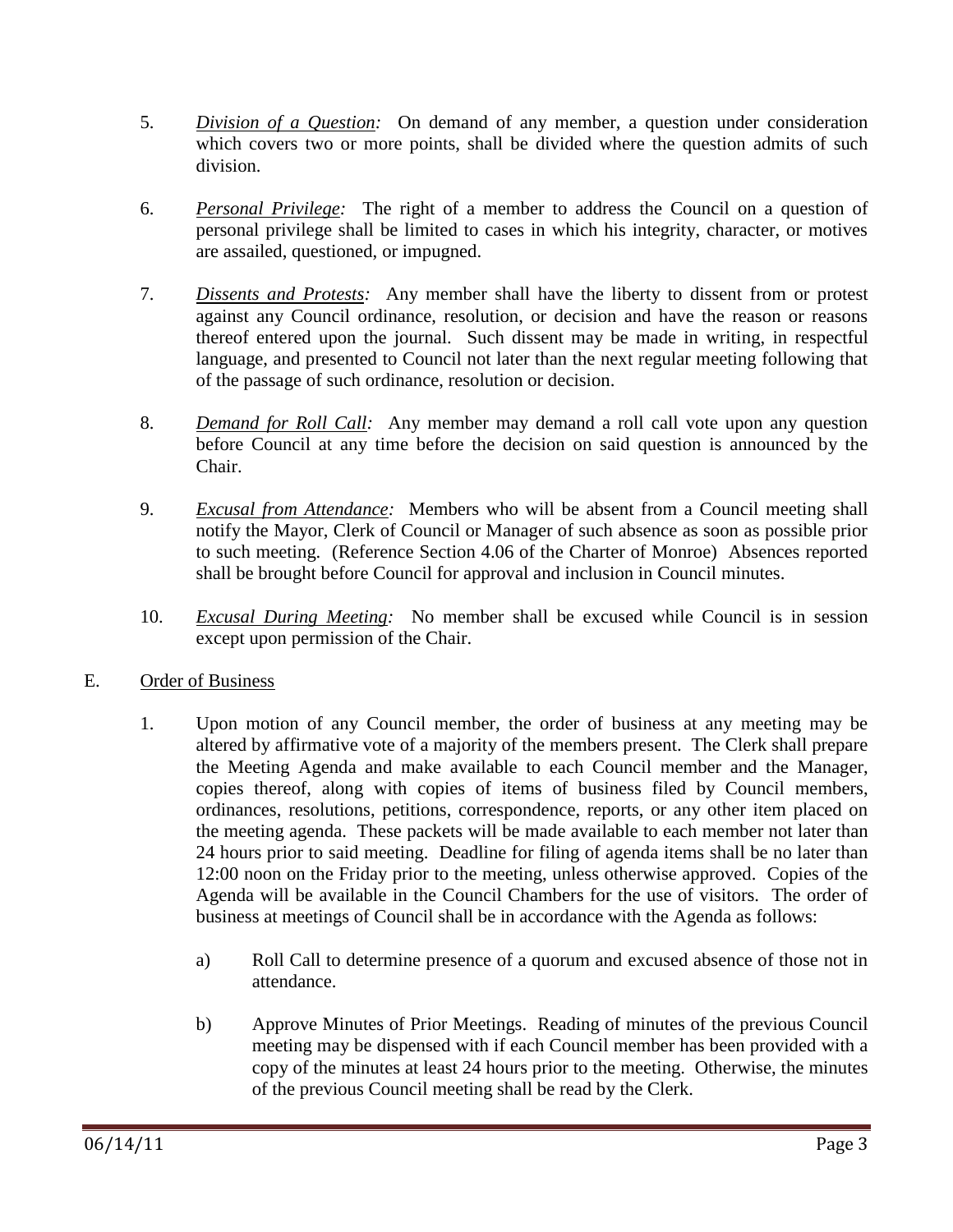- c) Receive Visitors. Any items brought before Council by a citizen, of an administrative nature, shall be referred to the Manager for a report at the next regular meeting. Any matter of a policy nature shall be placed on the agenda of the next regular Council meeting. Visitors desiring to address City Council must complete a visitors card and submit the card to the Clerk prior to the beginning of the meeting. Comments are limited to three (3) minutes. Large groups are encouraged to select no more than three spokespersons.
- d) Committee Reports. Following roll call and the approval of the minutes of the preceding meeting, the business of regular meetings shall commence with reports of standing committees of Council. At special meetings the purpose named in the call shall have precedence over any other business.
- e) Old Business. Old business shall consist of any legislation or other previously discussed items which have not been addressed previously in the meeting and shall commence at the point where the order of business at the preceding meeting was interrupted by the adjournment.
- f) Proposed Legislation. Proposed legislation shall be presented for consideration of Council action.
- g) New Business. New business includes correspondence, emergency legislation, reports and communication introduced for the first time from Council members, the Manager, the Clerk, and other municipal officials.
- h) Administrative Reports. Administrative reports shall include those from the Manager, Treasurer, Law Director, etc.
- i) Adjournment. Adjournment shall be done by the proper vote.

## F. Motions

- 1. *Passage of Motions:* When a motion is made it shall be stated by the Chair before debate. Any member may demand that it be reduced to writing. A motion shall not be withdrawn by the mover without the consent of Council. A motion must be seconded in order to be brought to a vote and the motion shall be deemed passed if it receives the affirmative vote of a majority of the members of Council per Section 7.06 of the Charter of Monroe.
- 2. *Order of Procedure:* When a question is before Council, no motion shall be entertained except for the following:
	- a) To adjourn.
	- b) To lay on the table.
	- c) The previous question.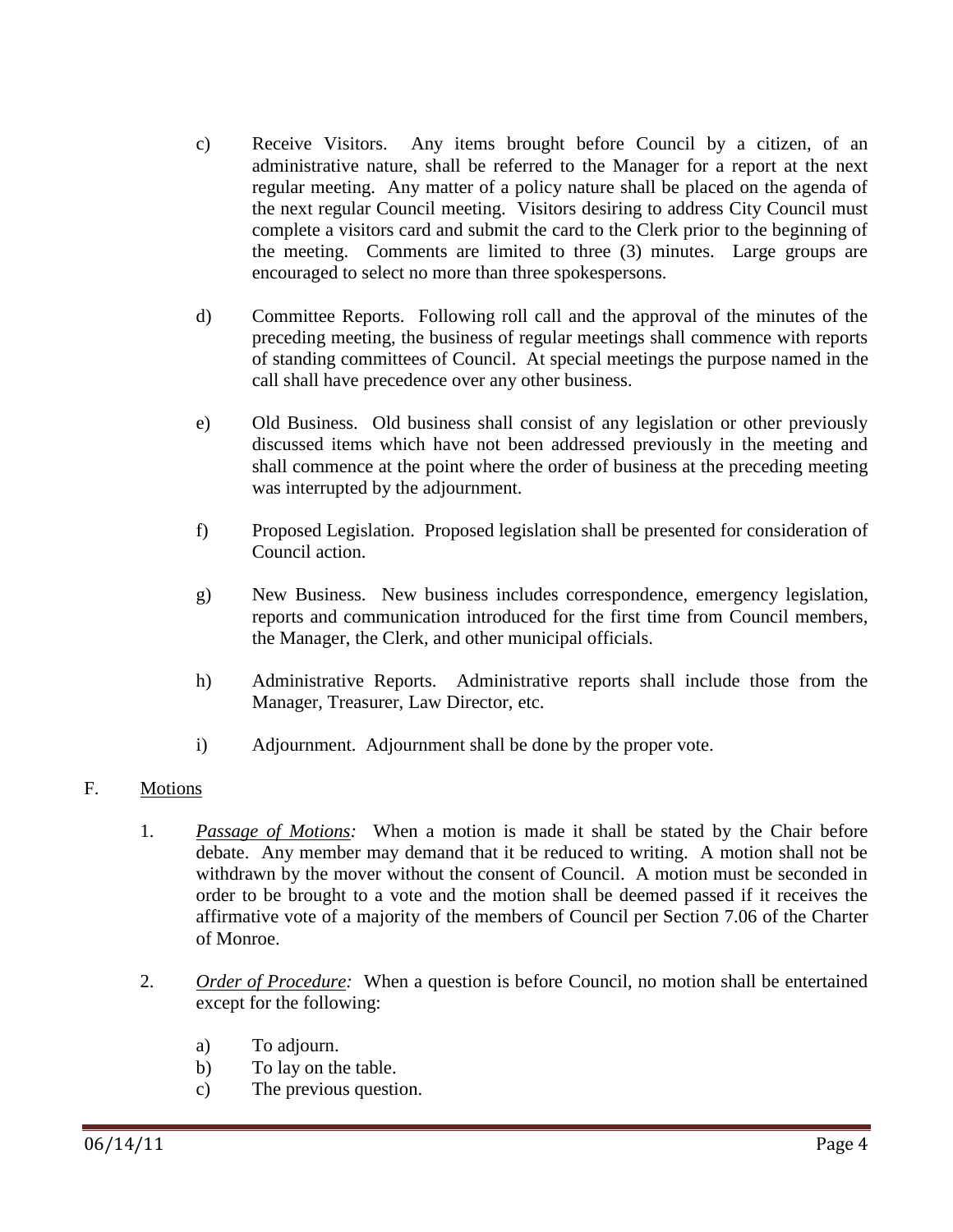- d) To postpone to a certain time.
- e) To refer.
- f) To amend.
- g) To postpone indefinitely.

Said motions shall have precedence in the foregoing order.

- 3. *Motion to Adjourn:* Motion to adjourn shall be in order at any time except as follows:
	- a) When repeated without intervening business or discussion.
	- b) When made while another member is speaking.
	- c) When the previous question has been ordered.
	- d) While a vote is being taken.

A motion to adjourn is not debatable, except as to time to which the meeting is adjourned.

- 4. *Motion to Lay on the Table:* A motion to lay on the table shall preclude all amendments or debate of the subject under consideration. If motion prevails, the consideration of the subject may be resumed upon motion of a member voting with the majority and the consent of the majority of the members present.
- 5. *Previous Question:* The previous question shall be stated in these words: "Shall debate now close?" The motion shall pass if a majority of the members present shall favor it. If the said motion is ordered, there shall be no further amendment or debate, but the question shall be put immediately.
- 6. *Motion to Postpone:* Motions to postpone may be amended as to time, excepting a motion to postpone indefinitely. If a motion to postpone indefinitely is carried, the principal question shall be declared lost.
- 7. *Motion to Amend:* A motion to amend shall be susceptible of but one amendment. An amendment once rejected may not be moved again in the same form.
- 8. *Motion to Suspend Rules:* Except as provided in Section 7.05 of the Charter of Monroe, all other rules contained herein may be suspended by a majority of members of Council present without debate.
- 9. *Motion to Reconsider:* A motion to reconsider a proposal that has been acted upon favorably must be made before adjournment of the session of Council at which the vote was taken. A motion to reconsider any other action taken by Council may be made not later than the next regular meeting after the vote of Council thereon. In either case such motion may be made only by a member who voted with the prevailing side. The concurrence of a majority of the members present shall be sufficient for reconsideration of a vote. If a motion to reconsider is lost, it shall not be entertained again.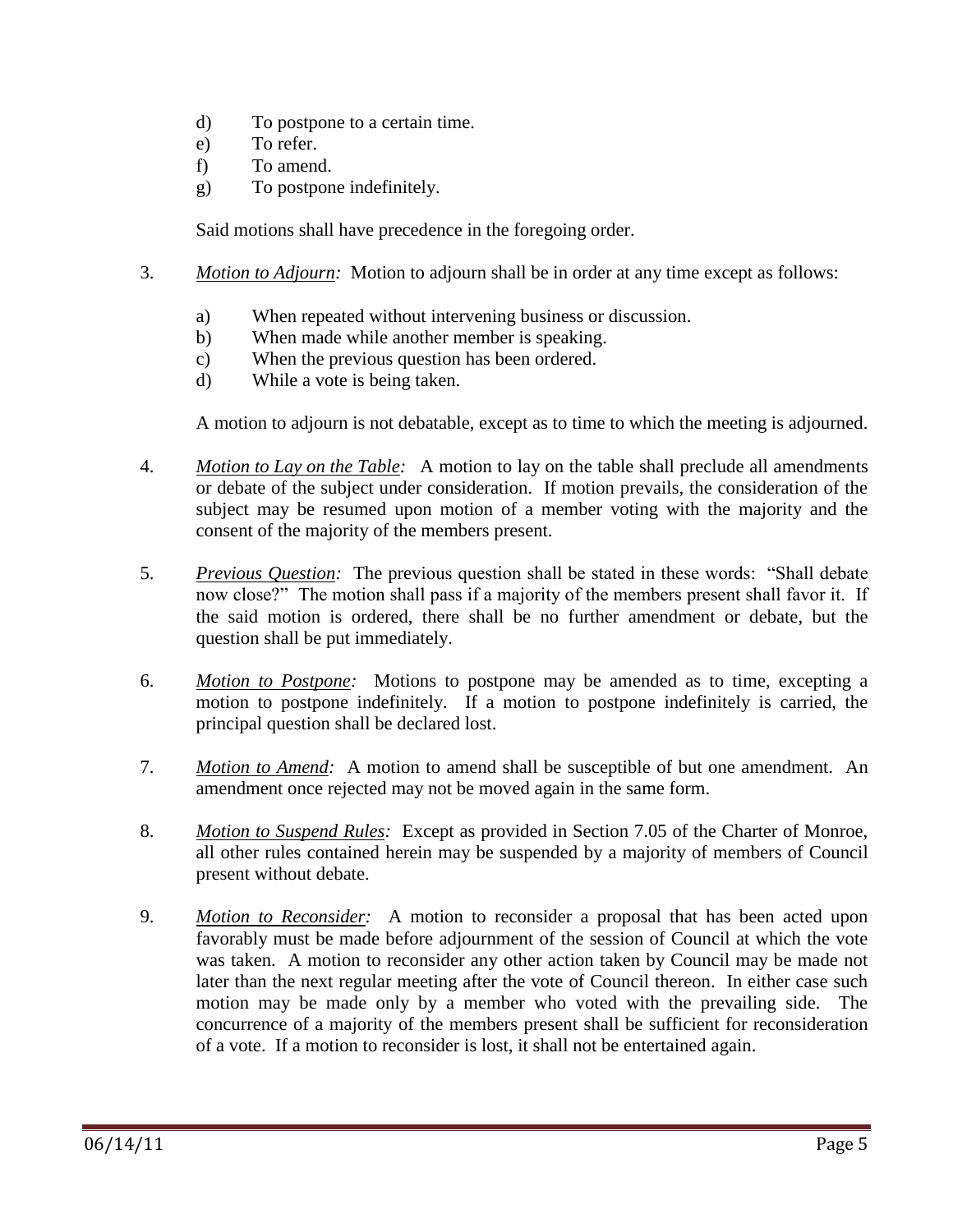- 10. *Motion to Pass Ordinance or Resolution:* Each ordinance or resolution is required to be read fully and distinctly on two separate days unless the Council, by motion, suspends the requirement that it be read on two separate days and authorizes its adoption on the first reading. In addition, Council may also authorize by motion that the ordinance or resolution be read by title only. Each of these motions to suspend the rule must be separately stated and a separate vote must be taken on each motion. In a non-emergency situation, the ordinance or resolution will then go into effect 30 days after it has been passed. In the case of an emergency ordinance or resolution where the rules have been suspended, it will take effect immediately. Each motion requires the vote of five members of Council. Suggested statement of motion is as follows:
	- a) "I move to dispense with the reading of the (ordinance or resolution) on two separate days and authorize adoption on the first reading." (This motion may be made by the Chair or any other member of Council.)
	- b) "I move that the (ordinance or resolution) be read by title only." (This motion may be made by the Chair or any other member of Council.)
	- c) "I move for adoption of the (ordinance or resolution)."

# G. Standing Committees

In order to facilitate the functioning of Council and to coordinate Council's operations with the Manager and administration, the following committees of Council are hereby established with their respective areas of responsibility. These committees are intended to complement and not conflict with the duties of the Manager and the administration as developed in the Charter. All committees are developed to assist the administration and to provide Council with information regarding the functions of the City.

- 1) Public Works Committee. One Member of the Public Works Committee shall also be the Council liaison to the Park and Recreation Board. The Public Works Committee shall be responsible for:
	- a. Review of the utilities of the City, including presentation of any legislation pertaining to the Utility Department;
	- b. Providing information to Council on the condition of City utilities;
	- c. Review and development of improvement projects relating to City utilities;
	- d. Review and development of long range utility plans for the City;
	- e. Review of all street improvement and maintenance programs;
	- f. Provide recommendations to Council regarding the maintenance and improvement programs for streets, including budget recommendations;
	- g. Development and implementation of a master street improvement program. This function shall include the priority, type of work necessary, and method of financing;
	- h. Review all Park use rules and regulations;
	- i. Development and implementation of a park Development and Open Spaces Master Plan. This function shall include the priority and method of financing;
	- j. Review of all Cemetery rules and regulations; and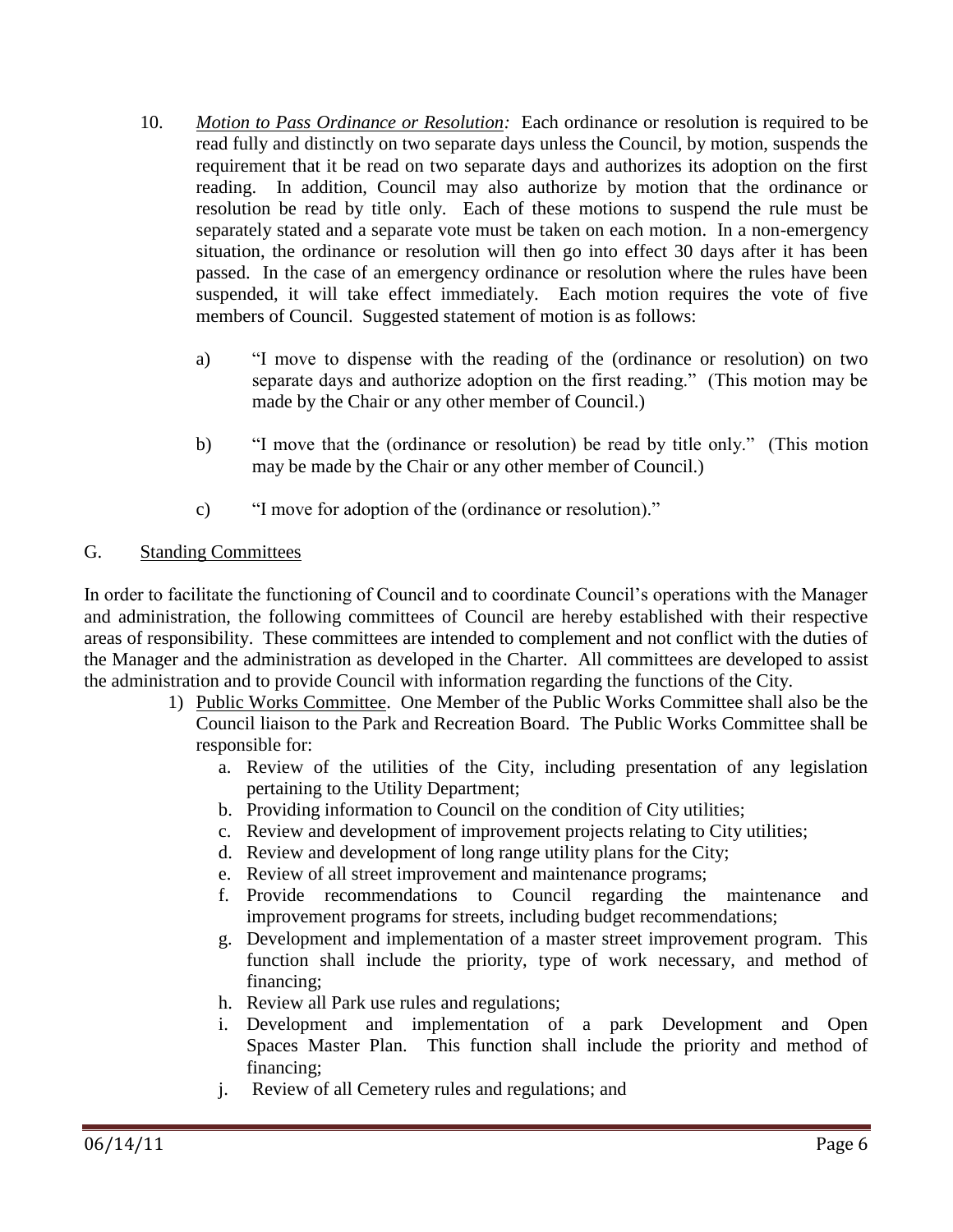- k. Review of the Storm Water Master Plan.
- 2) Finance Committee. The Finance Committee shall be responsible for:
	- a. Review of budget and appropriation ordinances;
	- b. Presentation of all budget and appropriation ordinances to Council;
	- c. Reporting the financial condition of the City to Council with any recommendations toward the improvement of the City financial condition;
	- d. Developing recommendations to Council regarding the financing of any capital improvement projects; and
	- e. Review all rates and fees charged by the City, including, but not limited to, rates for water, sewer service, storm water, trash collection, street lights, and miscellaneous permits and licenses; and
	- f. Providing Council with recommendations for any rate or fee increases.
- 3) Administrative Liaison Committee. The Mayor shall serve as the only member of the Administrative Liaison Committee. The Administrative Liaison Committee shall be responsible for:
	- a. Providing general contact with the City Manager and providing such assistance to the Manager in any areas when specifically requested by the Manager; and
	- b. Providing contact between Council, the Board of Zoning Appeals, and the Personnel Board.
- 4) Technology Committee. The Technology Committee shall be responsible for:
	- a. Review of emerging technology and how such technology can be implemented for the betterment of business and residential community, as well as, the operation of the City. Review may include, but not be limited to, cable television upgrades, wireless, fiber optic, satellite services, and cell based services; and
	- b. Review of website design and development with specific direction towards "E-Government" and "E-Business."
- 5) Public Involvement Committee. The Public Involvement Committee shall be responsible for:
	- a. Directing of special events of the City; and
	- b. Public Art Festivals, Events, etc.
- 6) Public Safety Committee. The Public Safety Committee shall be responsible for:
	- a. Review and make recommendations concerning the operation of the Departments of Fire and Police.

Temporary Committees. Council may from time to time, by motion, appoint a temporary committee for involvement in a certain project that does not fall under the duties of the committees set forth above.

- H. Record of Council Proceedings
	- 1. The Clerk of Council shall maintain a written record of all meetings of Council which shall be approved at the following regular meeting.
	- 2. In order to assist the Clerk in reviewing the proceedings and maintaining the record of Council meetings, tape recordings shall be taken and maintained for a period of two years.